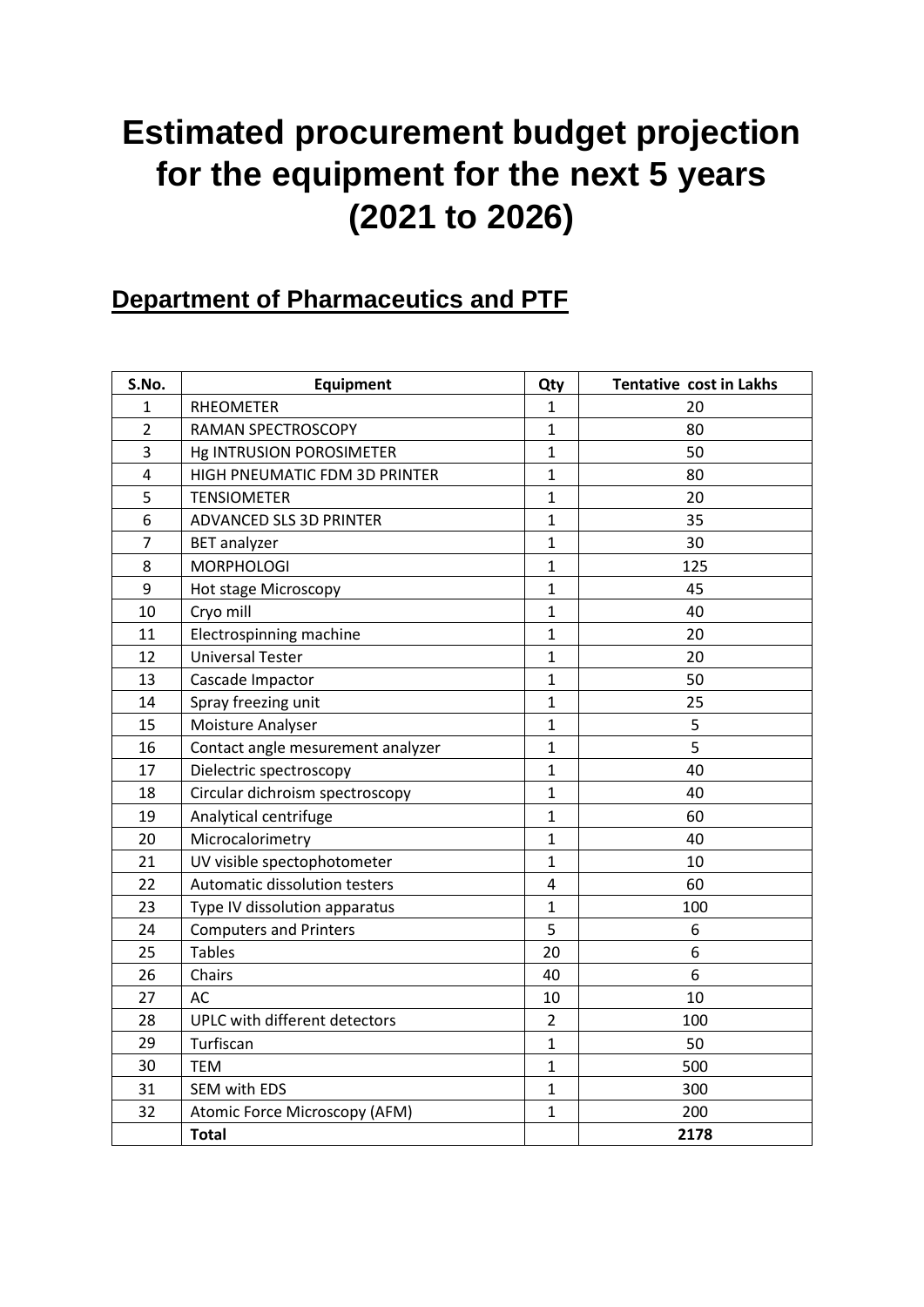### **Department of Pharmacology and Toxicology**

| <b>S. No.</b> | <b>Name of equipments</b>                                 | <b>Numbers</b> | Approx.<br>budget (in |
|---------------|-----------------------------------------------------------|----------------|-----------------------|
|               |                                                           |                | Lakhs)                |
| 1.            | Plate Reader with live cell imaging and real-             | $\mathbf{1}$   | 150                   |
|               | time cytometry                                            |                |                       |
| 2.            | Advanced version of multimode plate reader                | 1              | 40                    |
| 3.            | <b>Optical Imaging System for Lab Animals</b>             | 1              | 180                   |
| 4.            | Small Animal SPECT Imaging System                         | 1              | 550                   |
| 5.            | Small Animal PET Imaging System                           | 1              | 550                   |
| 6.            | PamChip Multiplex system for kinase activity<br>profiling | 1              | 700                   |
| 7.            | Pyrosequencing System (PyroMark)                          | 1              | 300                   |
| 8.            | <b>Scanning Electron Microscope (SEM)</b>                 | 1              | 300                   |
| 9.            | Transmission Electron Microscope (TEM)                    | 1              | 700                   |
| 10.           | UV- Visible Spectroscopy                                  | $\overline{2}$ | 10                    |
| 11.           | Confocal laser scanning microscope                        | 1              | 300                   |
| 12.           | FACS with cell sorter                                     | 1              | 80                    |
| 13.           | <b>Fluorescence Microscope</b>                            | 1              | 35                    |
| 14.           | <b>ChemiDoc Gel Imaging System</b>                        | $\overline{1}$ | 22                    |
| 15.           | All-in-One Imaging Systems                                | 1              | 60                    |
| 16.           | <b>High Content Imaging System</b>                        | 1              | 100                   |
| 17.           | Laser Doppler Imaging System                              | 1              | 20                    |
| 18.           | <b>Next Generation Sequencing System</b>                  | 1              | 200                   |
| 19.           | Cell metabolic energy (mitochondrial                      | 1              | 200                   |
|               | respiration and glycolysis) Analyzer                      |                |                       |
|               | (Seahorse)                                                |                |                       |
| 20.           | <b>Automated Biochemical Analyzer</b>                     | 1              | 35                    |
| 21.           | <b>Triple Quad LC-MS/MS</b>                               | 1              | 200                   |
| 22.           | <b>Quantitative RT-PCR</b>                                | 1              | 22                    |
| 23.           | Nanodrop                                                  | 1              | $\bf 8$               |
| 24.           | Plasma Jet for plasma therapy                             | 1              | 20                    |
| 25.           | Biosafety cabinets type 3 (BSL3)                          | 1              | 12                    |
| 26.           | Biosafety cabinets type 2 (BSL2)                          | 3              | 18                    |
| 27.           | CO2 Incubators with accessories                           | 3              | 18                    |
| 28.           | <b>Inverted Microscope</b>                                | 1              | 5                     |
| 29.           | Autoclave                                                 | 1              | $\overline{7}$        |
| 30.           | Liquid Nitrogen Storage Systems for cells                 | 1              | 5                     |
| 31.           | <b>Electroporation System</b>                             | 1              | 20                    |
| 32.           | Non-refrigerated centrifuge                               | 1              | 3                     |
| 33.           | Refrigerated centrifuge                                   | 1              | $\overline{7}$        |
| 34.           | Ultracentrifuge                                           | 1              | 80                    |
| 35.           | Benchtop Minispin, Thermomixer, Heat<br><b>Blocks</b>     | $\overline{2}$ | 10                    |
| 36.           | Single Channel and Multichannel pipettes                  | 5              | 5                     |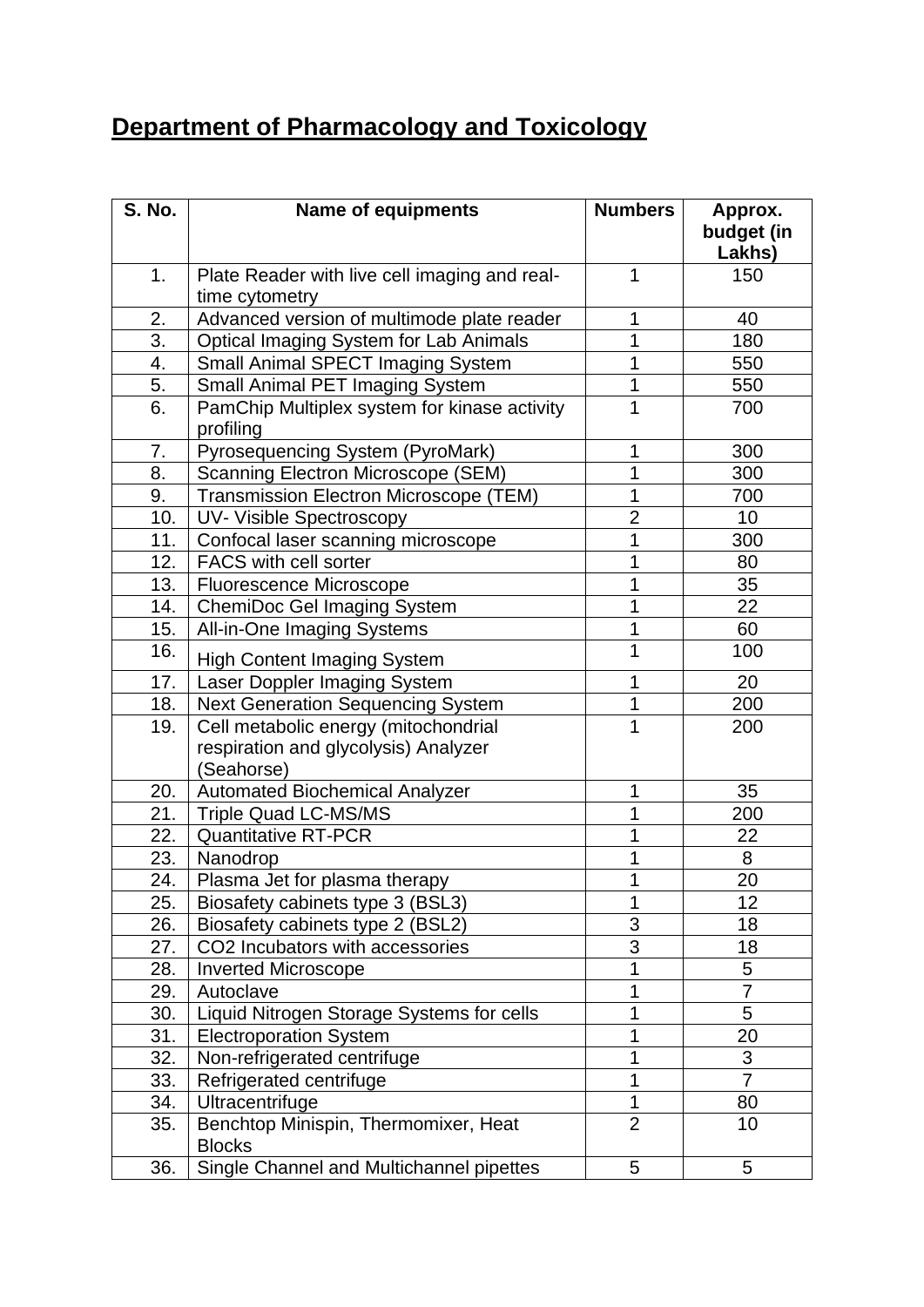| 37. | Hypoxia Chamber                               | 1              | 20             |
|-----|-----------------------------------------------|----------------|----------------|
| 38. | Inverted microscope                           | 1              | 10             |
| 39. | Cold Room storage facility (walk in)          | 1              | 50             |
| 40. | Vertical electrophoresis units (Western blot  | $\overline{4}$ | 10             |
|     | system)                                       |                |                |
| 41. | Gel electrophoresis (horizontal) units        | $\overline{2}$ | 3              |
| 42. | Semi-dry protein transfer system              | $\overline{2}$ | $\overline{7}$ |
| 43. | <b>Automated Cell Counter</b>                 | 1              | 6              |
| 44. | Ice cube maker machine                        | 1              | 10             |
| 45. | Probe and water sonicators, homogenizers      | 1              | 5              |
| 46. | Hot air oven with shaking Incubator           | $\overline{2}$ | $\overline{4}$ |
| 47. | Molecular grade water purification system     | 1              | 45             |
| 48. | 2-8 Degree Refrigerator                       | 3              | 6              |
| 49. | -20 Degree C deep freezer (Vertical)          | 3              | 6              |
| 50. | Ultra Low Temperature Freezer (-80 Degree     | $\overline{2}$ | 18             |
|     | C) (Vertical)                                 |                |                |
| 51. | Individual Ventilated Cages (IVC) for Rats    | 4              | 45             |
|     | and Mice                                      |                |                |
| 52. | Automatic cage washer                         | $\overline{2}$ | 10             |
| 53. | Automatic metabolic cages                     | 5              | 50             |
| 54. | <b>Small Animal Anesthesia Machines</b>       | $\frac{3}{2}$  | 10             |
| 55. | <b>Animal Transfer Stations and Necropsy</b>  |                | 5              |
|     | <b>Tables</b>                                 |                |                |
| 56. | Surgical microscope                           | 1              | 15             |
| 57. | General Lab equipment (PH meter, Rocker,      | $\overline{3}$ | 50             |
|     | water bath, Stirrer, weighing balance,        |                |                |
|     | pipettes, filter systems vacuum pumps Vortex, |                |                |
|     | aspirators etc.)                              |                |                |
| 58. | <b>UPS</b> system                             | 4              | 20             |
| 59. | <b>Computers, Printers and Softwares</b>      | 10             | 15             |
| 60. | Laboratory furniture's                        | Multiple       | 25             |
|     | <b>Total</b>                                  |                | 5417           |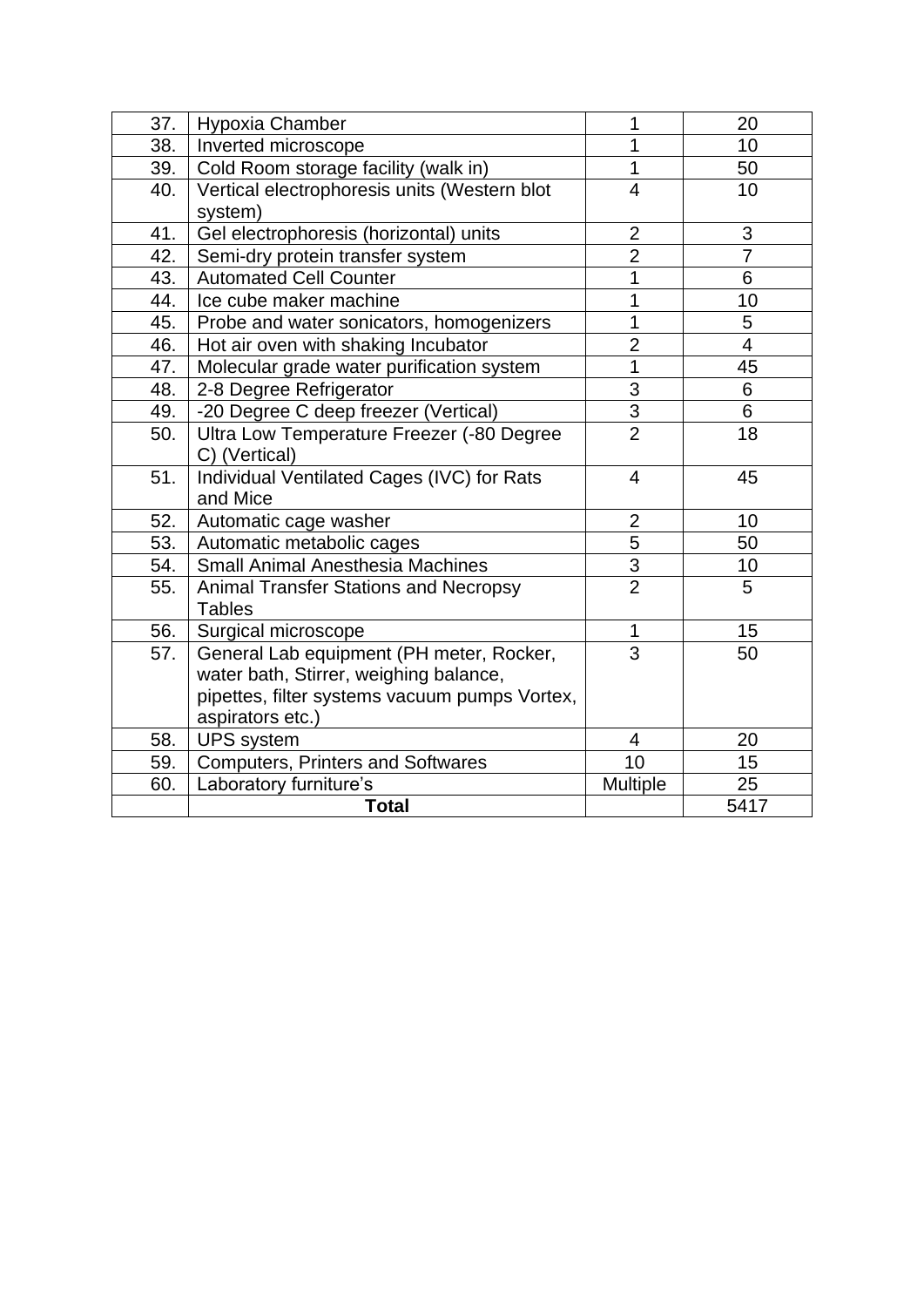### **Department of Biotechnology**

| SI.            | <b>Name of Equipment</b>                             | <b>Numbers</b>          | Approx.           |
|----------------|------------------------------------------------------|-------------------------|-------------------|
| No.            |                                                      |                         | Price (in Cr.)    |
| $\mathbf{1}$   | <b>DNA Sequencing Machine</b>                        | $\mathbf{1}$            | 1.8 Cr.           |
| $\overline{2}$ | <b>Cell Metabolic Analyzer (Sea Horse)</b>           | $\mathbf{1}$            | 1.8 Cr.           |
| 3              | <b>FACS With Cell Sorter</b>                         | 1                       | 2.5 Cr.           |
| 4              | Live Cell Imagining System+ Analysis Software        | $\mathbf{1}$            | 2.0 Cr.           |
| 5              | <b>LCMS-MS</b>                                       | $\mathbf{1}$            | 6.5 Cr            |
| 6              | Scanning Confocal Microscope with hydrolic stage and | $\mathbf{1}$            | 3.0 Cr            |
|                | CO2 chamber                                          |                         |                   |
| 7              | <b>Phase Holographic Microscope</b>                  | $\mathbf{1}$            | 0.4 Cr            |
| 8              | <b>High content screening System</b>                 | $\mathbf{1}$            | 7.0 Cr            |
| 9              | Small scale bioreactor 5-10 ltr. Capacity            | $\mathbf{1}$            | 0.5 Cr            |
| 10             | <b>Walk-in Cold Room facility</b>                    | $\mathbf{1}$            | 0.5 Cr            |
| 11             | -80 Degree C Refrigerator                            | 4                       | 0.5 Cr            |
| 12             | -20 Degree C Refrigerator                            | 6                       | 0.12 Cr           |
| 13             | 4 Degree Refrigerator                                | 6                       | 0.12 Cr           |
| 14             | <b>Multi-Mode Plate Reader</b>                       | $\overline{2}$          | 0.6 Cr            |
| 15             | <b>Ultracentrifuge</b>                               | $\mathbf{1}$            | 0.8 Cr            |
| 16             | <b>Large Cold Centrifuge</b>                         | 4                       | 0.3 Cr            |
| 17             | <b>Sonicator and Homogenizer</b>                     | $\overline{\mathbf{2}}$ | 0.2 <sub>cr</sub> |
| 18             | <b>Ice Maker Machine</b>                             | $\overline{2}$          | 0.1C              |
| 19             | <b>Chemi-Doc</b>                                     | $\mathbf{1}$            | 0.5 Cr            |
| 20             | <b>Droplet PCR</b>                                   | $\mathbf{1}$            | 0.5 Cr            |
| 21             | <b>RT PCR</b>                                        | $\mathbf{1}$            | 0.25 Cr           |
| 22             | <b>Gel Electrophoresis Unites</b>                    | 4                       | 0.08 Cr           |
| 23             | <b>Class II Biosafety Hood</b>                       | 4                       | 0.4 Cr            |
| 24             | <b>CO2 Incubators</b>                                | 3                       | 0.3 Cr            |
| 25             | <b>Automated Cell Counter</b>                        | $\overline{\mathbf{2}}$ | 0.06 Cr           |
| 26             | <b>Hypoxia Chamber</b>                               | $\mathbf{1}$            | 0.2 <sub>cr</sub> |
| 27             | <b>Animal Imaging with PET</b>                       | 1                       | 2.0 Cr            |
| 28             | <b>Metabolic Cage</b>                                | $\mathbf{1}$            | 1.8 Cr            |
| 29             | Nanodrop-Nucleic Acid analyzer                       | $\overline{2}$          | $0.1$ Cr          |
| 30             | <b>Bacterial Culture Hood</b>                        | $\overline{\mathbf{2}}$ | $0.1$ Cr          |
| 31             | <b>Bacterial Culture Incubator+ Shaker</b>           | $\overline{2}$          | 0.20 Cr           |
| 32             | <b>Electroporation System</b>                        | $\mathbf{1}$            | 0.2 <sub>cr</sub> |
| 33             | <b>Inverted Microscope</b>                           | $\overline{2}$          | 0.1 <sub>cr</sub> |
| 34             | <b>Automated Autoclaving Systems</b>                 | $\mathbf{2}$            | 0.3 Cr            |
| 35             | Automated Lab ware washing system                    | $\overline{2}$          | 0.3 Cr            |
| 36             | <b>High End Computers</b>                            | 6                       | 0.24 Cr           |
| 37             | <b>All-in-One Printers</b>                           | 8                       | 0.05 Cr           |
| 38             | Laptops+ Desktops                                    | $5+5$                   | $0.15$ Cr         |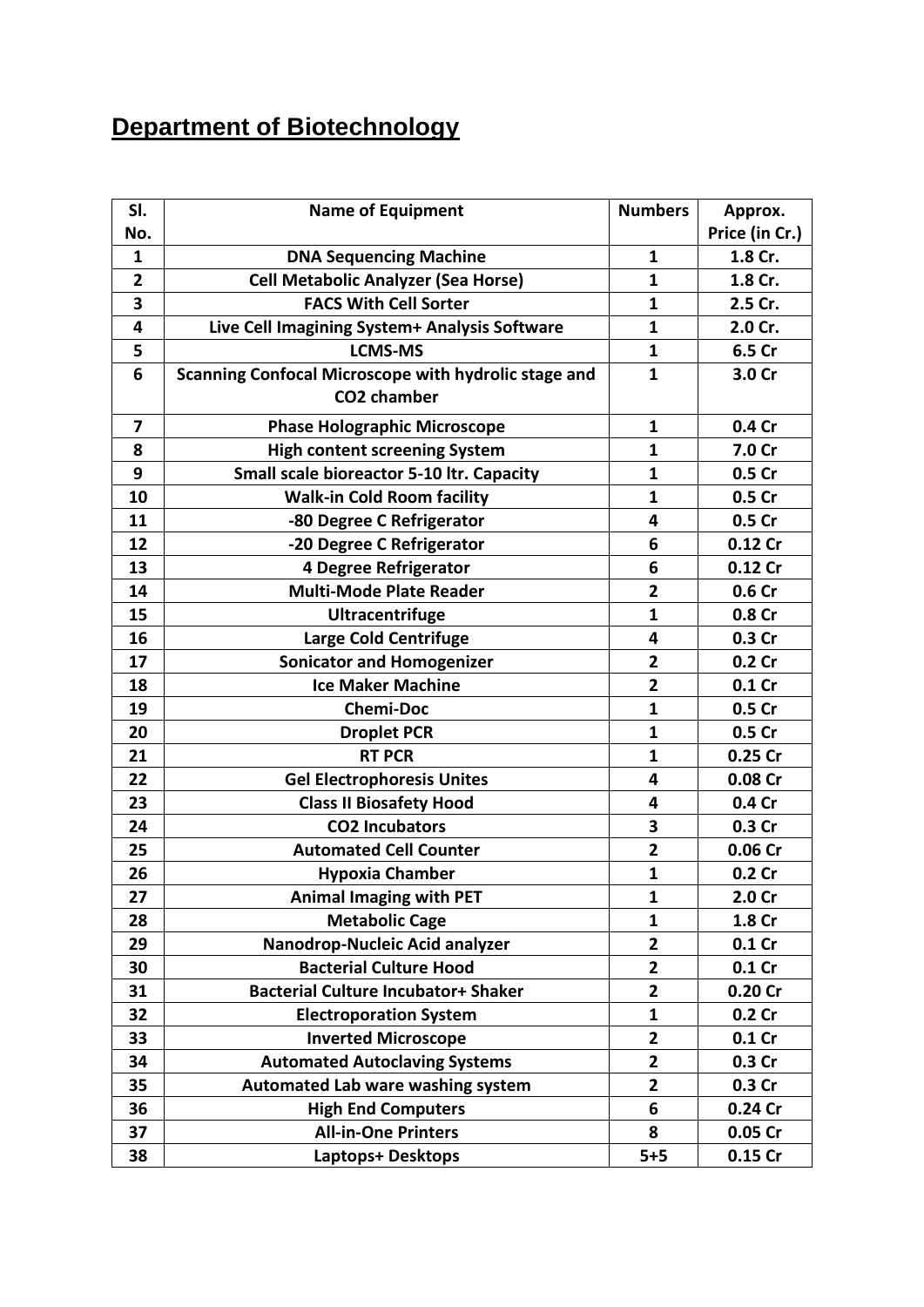| 39 | Lab Furniture+ Room Temperature Storage Units         | For 4    | 0.25 Cr |
|----|-------------------------------------------------------|----------|---------|
|    |                                                       | labs     |         |
| 40 | <b>Projectors</b>                                     | 3        | 0.05 Cr |
| 41 | Water baths and Bead Bath for cell lab and general    | 6        | 0.1 Cr  |
|    | labs                                                  |          |         |
| 42 | Small Equipment (Rocker, Vortex, Stirrer, PH meter,   | multiple | 0.5 Cr  |
|    | weighing balance, pipettes, vacuum pumps, aspirators, |          |         |
|    | filter systems etc.)                                  |          |         |
| 43 | <b>Molecular Grade Water Purification System</b>      | 2        | 0.4 Cr  |
| 44 | <b>Air Conditioners for Special Labs</b>              | 6        | 0.12 Cr |
| 45 | Liquid Nitrogen Storage System+                       | 4        | 0.3 Cr  |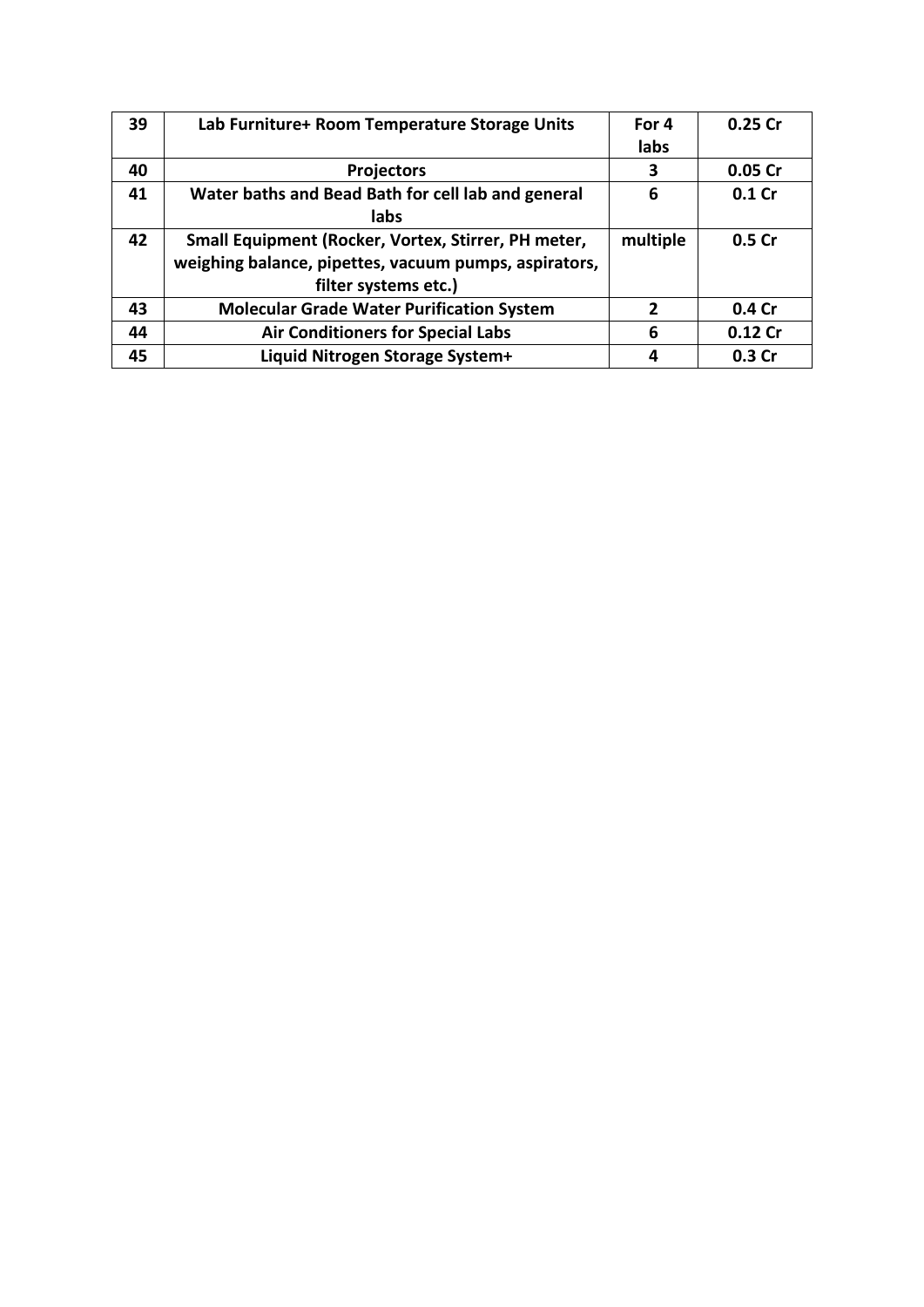### **Department of Medicinal Chemistry**

| Sl. No.        | <b>Name of Equipment</b>         | <b>Numbers</b> | Approx. Price (in Cr.) |
|----------------|----------------------------------|----------------|------------------------|
| 1              | Rotary evaporator                | 10             | 1.0                    |
| $\overline{2}$ | <b>NMR</b>                       | $\mathbf{1}$   | 8.0                    |
| 3              | LCMS-MS                          | $\mathbf{1}$   | 6.5                    |
| 4              | XRD (single crystal)             | $\mathbf{1}$   | 1.5                    |
| 5              | <b>UV Visible</b>                | $\overline{2}$ | 0.2                    |
| 6              | FT-IR                            | $\overline{2}$ | 0.4                    |
| 7              | CHN analyzer                     | $\mathbf{1}$   | 0.35                   |
| 8              | <b>Magnetic Stirrer</b>          | 30             | 0.3                    |
| 9              | Flash Chromatography             | $\mathbf{1}$   | 0.2                    |
| 10             | Spectrofluorometer               | $\mathbf{1}$   | 0.2                    |
| 11             | Polarimeter                      | $\mathbf{1}$   | 0.25                   |
| 12             | Chiller (-80 °C)                 | 4              | 0.4                    |
| 13             | -20 °C Refrigerator              | 6              | 0.12                   |
| 14             | 4 °C Refrigerator                | 6              | 0.12                   |
| 15             | Ice Maker Machine                | $\overline{2}$ | 0.1                    |
| 16             | Glovebox                         | $\mathbf{1}$   | 0.25                   |
| 17             | Millipore Water System           | $\mathbf{1}$   | 0.2                    |
| 18             | <b>Small Equipment (Water</b>    | multiple       | 1.0                    |
|                | bath, UV cabinet, PH meter,      |                |                        |
|                | pipettes, vacuum pumps,          |                |                        |
|                | aspirators, filter systems etc.) |                |                        |
| 19             | Weighing balance                 | 5              | 0.1                    |
| 20             | Molecular Modelling and          | multiple       | 2.0                    |
|                | other Chemistry Soft ware        |                |                        |
| 21             | Automated Lab ware washing       | $\overline{2}$ | 0.3                    |
|                | system                           |                |                        |
| 22             | Desktops                         | 30             | 0.3                    |
| 23             | Laptops                          | 6              | 0.1                    |
| 24             | Printers                         | 8              | 0.05                   |
| 25             | Projectors                       | $\overline{3}$ | 0.05                   |
| 26             | Lab Furniture                    | For 3 labs     | 0.2                    |
| 27             | Liquid Nitrogen Storage          | $\overline{2}$ | 0.2                    |
|                | System+                          |                |                        |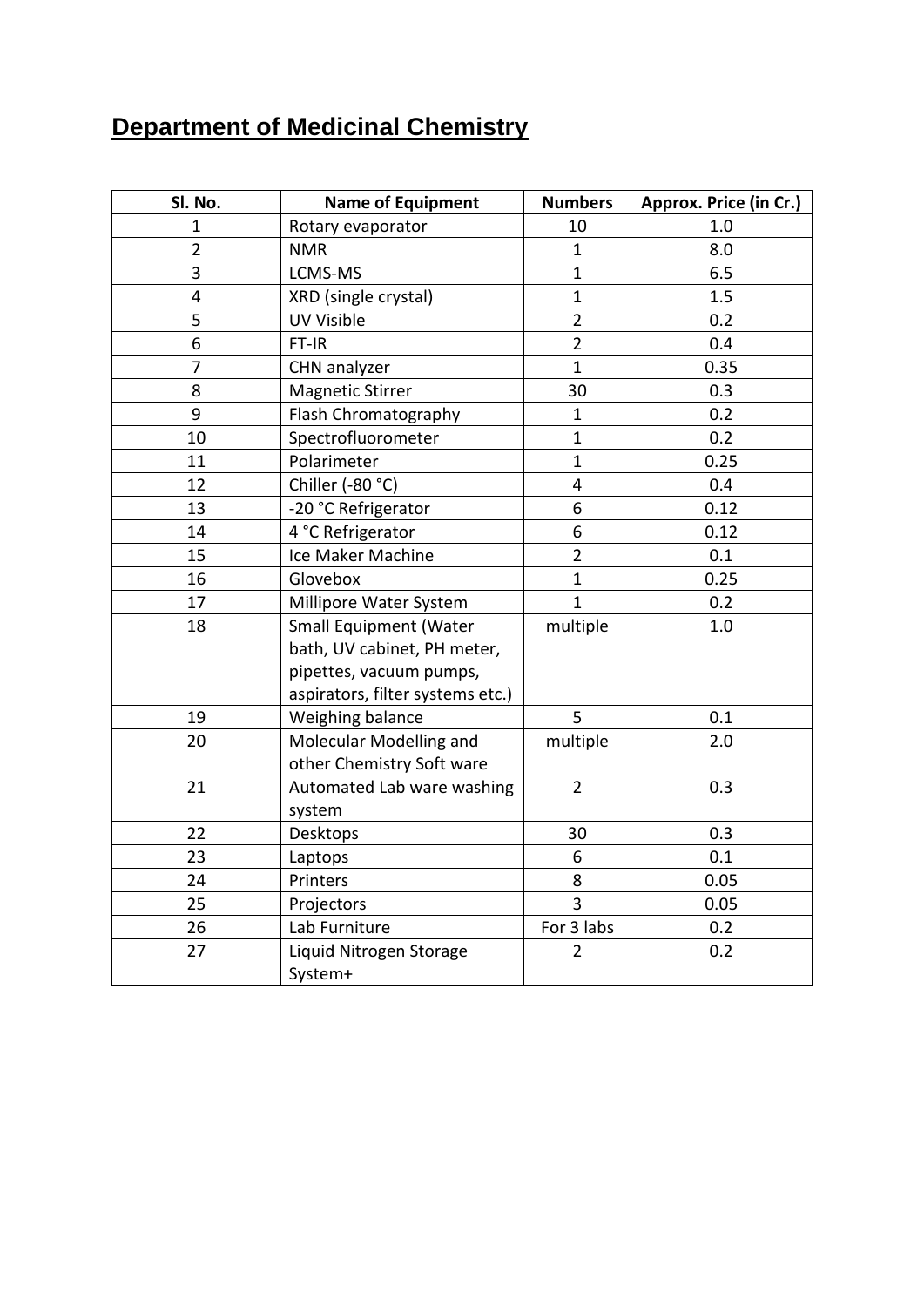### **Department of Pharmacy Practice**

**Financial Year: 2021-22**

| Sr.<br>No.     | <b>Description of</b><br>Item                   | <b>Broad</b><br><b>Specification</b><br><b>Parameters</b> | Qty            | <b>Accounting Unit</b><br>(Nos/Kilo-<br>meters/Ton) | <b>Estimated Value</b><br>of Procurement<br><b>INR (Lakhs)</b> |
|----------------|-------------------------------------------------|-----------------------------------------------------------|----------------|-----------------------------------------------------|----------------------------------------------------------------|
| $\mathbf{1}$   | Desktop<br>Computers                            | Intel Core i7<br>Processor,<br>3.4GHz, 8M<br>Cache        | 20             | <b>Numbers</b>                                      | 15                                                             |
| $\overline{2}$ | RT-PCR                                          |                                                           | $\mathbf{1}$   | Number                                              | 14                                                             |
| 3              | <b>PCR</b>                                      |                                                           | $\mathbf{1}$   | Number                                              | 5                                                              |
| 4              | Biochemistry<br>Auto analyzer                   |                                                           | $\mathbf{1}$   | Number                                              | 40                                                             |
| 5              | LexiComp<br>Database                            | 15 Databases<br>8 Clinical Support<br><b>Modules</b>      | $\mathbf{1}$   | Number                                              | 1.5                                                            |
| 6              | <b>SPSS Software</b>                            | Version 27                                                | $\mathbf{1}$   | Number                                              | 0.8                                                            |
| $\overline{7}$ | <b>Graphpad Prism</b>                           | Version 9.0.0                                             | $\mathbf{1}$   | Number                                              | 0.3                                                            |
| 8              | SigmaPlot                                       | Version 14.5                                              | $\mathbf{1}$   | Number                                              | 0.5                                                            |
| 9              | Automated lab<br>ware washing<br>system         |                                                           | $\overline{2}$ |                                                     | 35                                                             |
| 10             | Molecular grade<br>water purification<br>system |                                                           | $\mathbf{1}$   |                                                     | 30                                                             |
| 11             | Liquid nitrogen<br>storage system               |                                                           | $\mathbf{1}$   |                                                     | 30                                                             |

**Financial Year: 2022-23**

| Sr.<br>No.   | <b>Description of</b><br><b>Item</b> | <b>Broad</b><br><b>Specification</b><br><b>Parameters</b> | Qty | <b>Accounting Unit</b><br>(Nos/Kilo-<br>meters/Ton) | <b>Estimated Value of</b><br><b>Procurement INR</b><br>(Lakhs) |
|--------------|--------------------------------------|-----------------------------------------------------------|-----|-----------------------------------------------------|----------------------------------------------------------------|
| $\mathbf{1}$ | Desktop<br>Computers                 | Intel Core i7<br>Processor, 3.4GHz,<br>8M Cache           | 10  | <b>Numbers</b>                                      | 7.5                                                            |
| 2            | Western blot<br>unit                 |                                                           | 1   |                                                     | 6                                                              |
| 3            | Refrigerated<br>Centrifuge           |                                                           | 1   |                                                     | 8                                                              |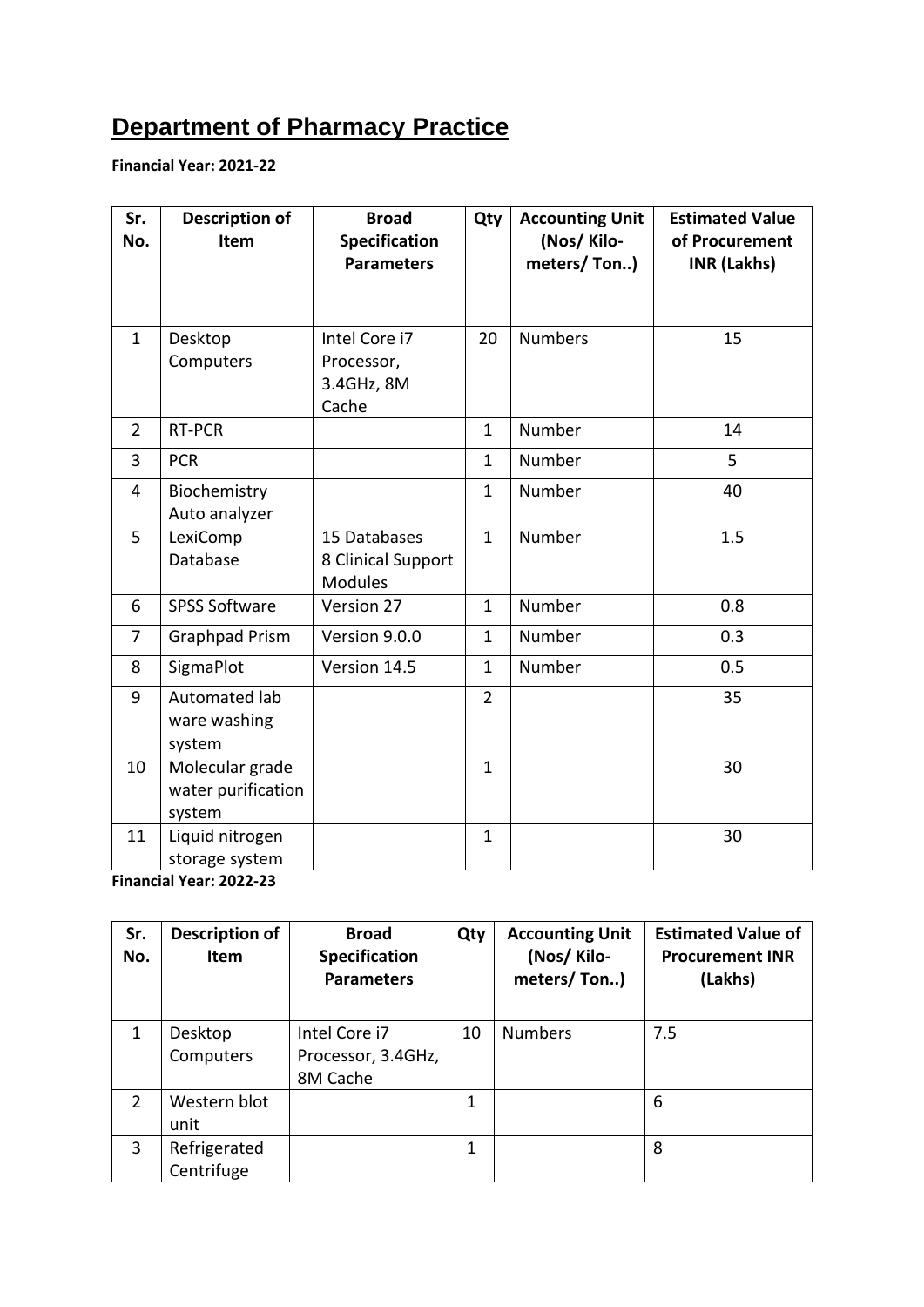| 4 | -80 deep             |                    | 1 |        | 10  |
|---|----------------------|--------------------|---|--------|-----|
|   | freezer              |                    |   |        |     |
| 5 | LexiComp             | 15 Databases       | 1 | Number | 1.5 |
|   | Database             | 8 Clinical Support |   |        |     |
|   |                      | <b>Modules</b>     |   |        |     |
| 6 | <b>SPSS Software</b> | Version 27         | 1 | Number | 0.8 |
| 7 | Graphpad             | Version 9.0.0      | 1 | Number | 0.3 |
|   | Prism                |                    |   |        |     |
| 8 | SigmaPlot            | Version 14.5       | 1 | Number | 0.5 |

**Financial Year: 2023-24**

| Sr.<br>No.     | <b>Description</b><br>of Item | <b>Broad</b><br><b>Specification</b><br><b>Parameters</b> | Qty          | <b>Accounting Unit</b><br>(Nos/Kilo-<br>meters/Ton) | <b>Estimated Value of</b><br><b>Procurement INR</b><br>(Lakhs) |
|----------------|-------------------------------|-----------------------------------------------------------|--------------|-----------------------------------------------------|----------------------------------------------------------------|
| $\mathbf{1}$   | Luminex<br>instrument         |                                                           | $\mathbf{1}$ |                                                     | 40                                                             |
| $\overline{2}$ | Hematology<br>analyzer        |                                                           | $\mathbf{1}$ |                                                     | 20                                                             |
| 3              | Urine<br>analyzer             |                                                           | $\mathbf{1}$ |                                                     | 10                                                             |
| 4              | LexiComp<br>Database          | 15 Databases<br>8 Clinical Support<br><b>Modules</b>      | $\mathbf{1}$ | Number                                              | 1.5                                                            |
| 5              | <b>SPSS</b><br>Software       | Version 27                                                | $\mathbf{1}$ | Number                                              | 0.8                                                            |
| 6              | Graphpad<br>Prism             | Version 9.0.0                                             | $\mathbf{1}$ | Number                                              | 0.3                                                            |
| 7              | SigmaPlot                     | Version 14.5                                              | $\mathbf{1}$ | Number                                              | 0.5                                                            |

**Financial Year: 2024-25**

| Sr.<br>No. | <b>Description</b><br>of Item | <b>Broad</b><br><b>Specification</b><br><b>Parameters</b> | Qty | <b>Accounting Unit</b><br>(Nos/Kilo-<br>meters/Ton) | <b>Estimated Value of</b><br><b>Procurement INR</b><br>(Lakhs) |
|------------|-------------------------------|-----------------------------------------------------------|-----|-----------------------------------------------------|----------------------------------------------------------------|
| 1          | Bone density<br>meter         |                                                           | 1   |                                                     | 20                                                             |
| 2          | LexiComp<br>Database          | 15 Databases<br>8 Clinical Support<br><b>Modules</b>      | 1   | Number                                              | 1.5                                                            |
| 3          | <b>SPSS</b><br>Software       | Version 27                                                | 1   | Number                                              | 0.8                                                            |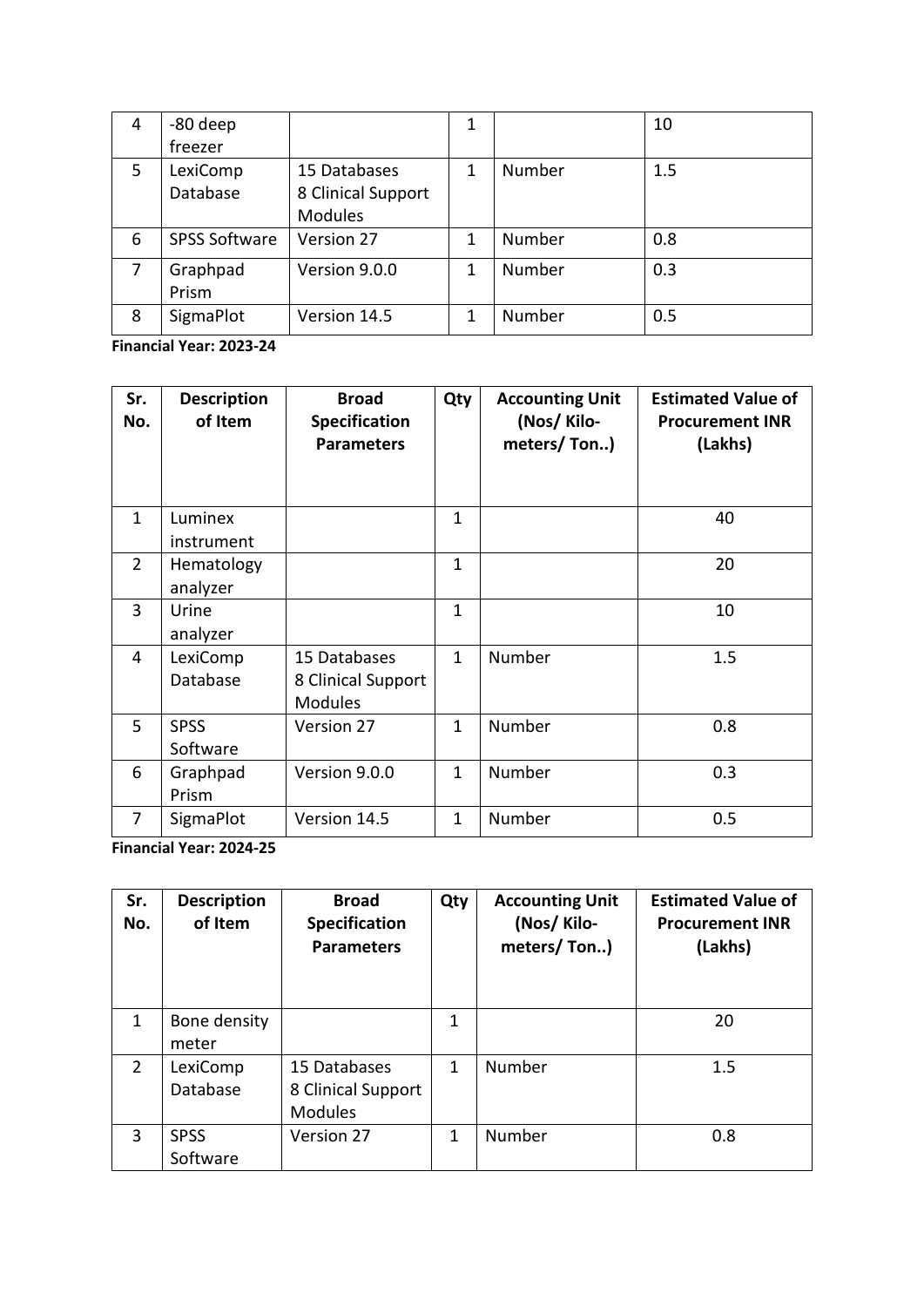| Graphpad  | Version 9.0.0 | - | Number | 0.3 |
|-----------|---------------|---|--------|-----|
| Prism     |               |   |        |     |
| SigmaPlot | Version 14.5  |   | Number | 0.5 |

#### **Financial Year: 2025-26**

| Sr.<br>No.     | <b>Description</b><br>of Item | <b>Broad</b><br><b>Specification</b><br><b>Parameters</b> | Qty          | <b>Accounting Unit</b><br>(Nos/Kilo-<br>meters/Ton) | <b>Estimated Value of</b><br><b>Procurement INR</b><br>(Lakhs) |
|----------------|-------------------------------|-----------------------------------------------------------|--------------|-----------------------------------------------------|----------------------------------------------------------------|
| $\mathbf{1}$   | Lab on<br>wheels              | Bus and<br>Equipment                                      | $\mathbf{1}$ | Number                                              | 50                                                             |
| $\overline{2}$ | LexiComp<br>Database          | 15 Databases<br>8 Clinical Support<br><b>Modules</b>      | 1            | Number                                              | 1.5                                                            |
| 3              | <b>SPSS</b><br>Software       | Version 27                                                | 1            | Number                                              | 0.8                                                            |
| 4              | Graphpad<br>Prism             | Version 9.0.0                                             | 1            | Number                                              | 0.3                                                            |
| 5              | SigmaPlot                     | Version 14.5                                              | 1            | Number                                              | 0.5                                                            |

### **Total 35.60 Crore**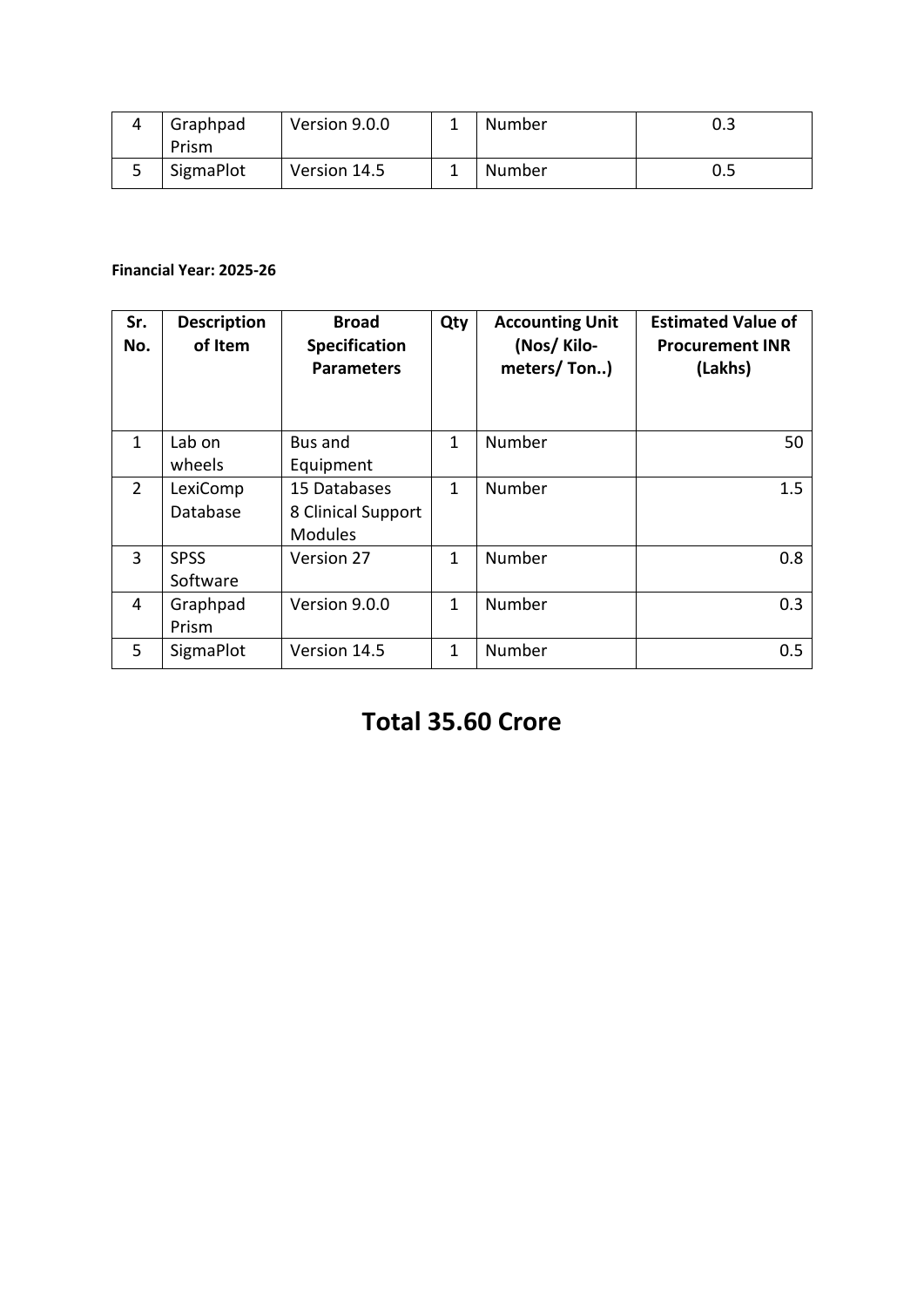### **Department of Pharmaceutical analysis**

| Sr. no. | Particular/item                                          | <b>Number</b>  | <b>Tentative</b> |
|---------|----------------------------------------------------------|----------------|------------------|
|         |                                                          |                | price            |
| 1.      | SepBOX D-1000                                            | 01             | <b>150 lakh</b>  |
| 2.      | Ultra High performance liquid chromatograph (UPLC/UHPLC) | 05             | 350 lakh         |
|         | with multiple detection system                           |                |                  |
| 3.      | GC-MS                                                    | 01             | 100 lakh         |
| 4.      | Modulated DSC/TGA                                        | 01             | 100 lakh         |
| 5.      | 2D-LC-ESI-HR-MS/MS (Q-ToF)                               | 01             | 250 lakh         |
| 6.      | Raman spectrometer                                       | 01             | 80 lakh          |
| 7.      | <b>HPTLC-MS</b>                                          | 01             | 200 lakh         |
| 8.      | Vibrational CD polarimeter                               | 01             | <b>100 lakh</b>  |
| 9.      | Surface plasmon response spectrometer                    | 01             | 200 lakh         |
| 10.     | RT-PCR with western blotting techniques                  | 01             | 30 lakh          |
| 11.     | Double beam UV spectrophotometer (with temperature       | 01             | 10 lakh          |
|         | control)                                                 |                |                  |
| 12.     | Ultrasonicator                                           | 02             | 40 lakh          |
| 13.     | Ultracentrifuge                                          | 01             | 80 lakh          |
| 14.     | Automated dissolution apparatus                          | 02             | 60 lakh          |
| 15.     | Preparative HPLC                                         | 02             | <b>150 lakh</b>  |
| 16.     | Fume hood                                                | 02             | 6 lakh           |
| 17.     | <b>Biosafety cabinet</b>                                 | 02             | 15 lakh          |
| 18.     | Incubator shaker                                         | 02             | 20 lakh          |
| 19.     | <b>Bacterial hood</b>                                    | 01             | 2 lakh           |
| 20.     | Colony counter                                           | 01             | 1 lakh           |
| 21.     | LC-MS/MS                                                 | 02             | 250 lakh         |
| 22.     | Platelet aggregation meter                               | 01             | 5 lakh           |
| 23.     | Computer                                                 | 20             | 10 lakh          |
| 24.     | Printer                                                  | 01             | 5 lakh           |
| 25.     | <b>UPS (60 KV)</b>                                       | 01             | 7 lakh           |
| 26.     | Bioplex-multiplex for protein separation                 | 01             | 50 lakh          |
| 27.     | Evaporative vapour analyser                              | 01             | 50 lakh          |
| 28.     | 4 °C freezer                                             | 05             | 12 lakh          |
| 29.     | -20 °C freezer                                           | $\overline{2}$ | 5 lakh           |
| 30.     | -80 °C freezer                                           | $\mathbf{1}$   | 5 lakh           |
| 31.     | Refrigerator                                             | 03             | 50 thousands     |
| 32.     | Micropipettes                                            | 30             | 10 lakh          |
| 33.     | Magentic stirr                                           | 20             | 5 lakh           |
| 34.     | Tensile strength tester                                  | 01             | 10 lakh          |
| 35.     | Process analytical tool-complete setup                   | 01             | 150 lakh         |
| 36.     | <b>SPME</b> appratus                                     | 01             | 35 lakh          |

### Total 26.03 crore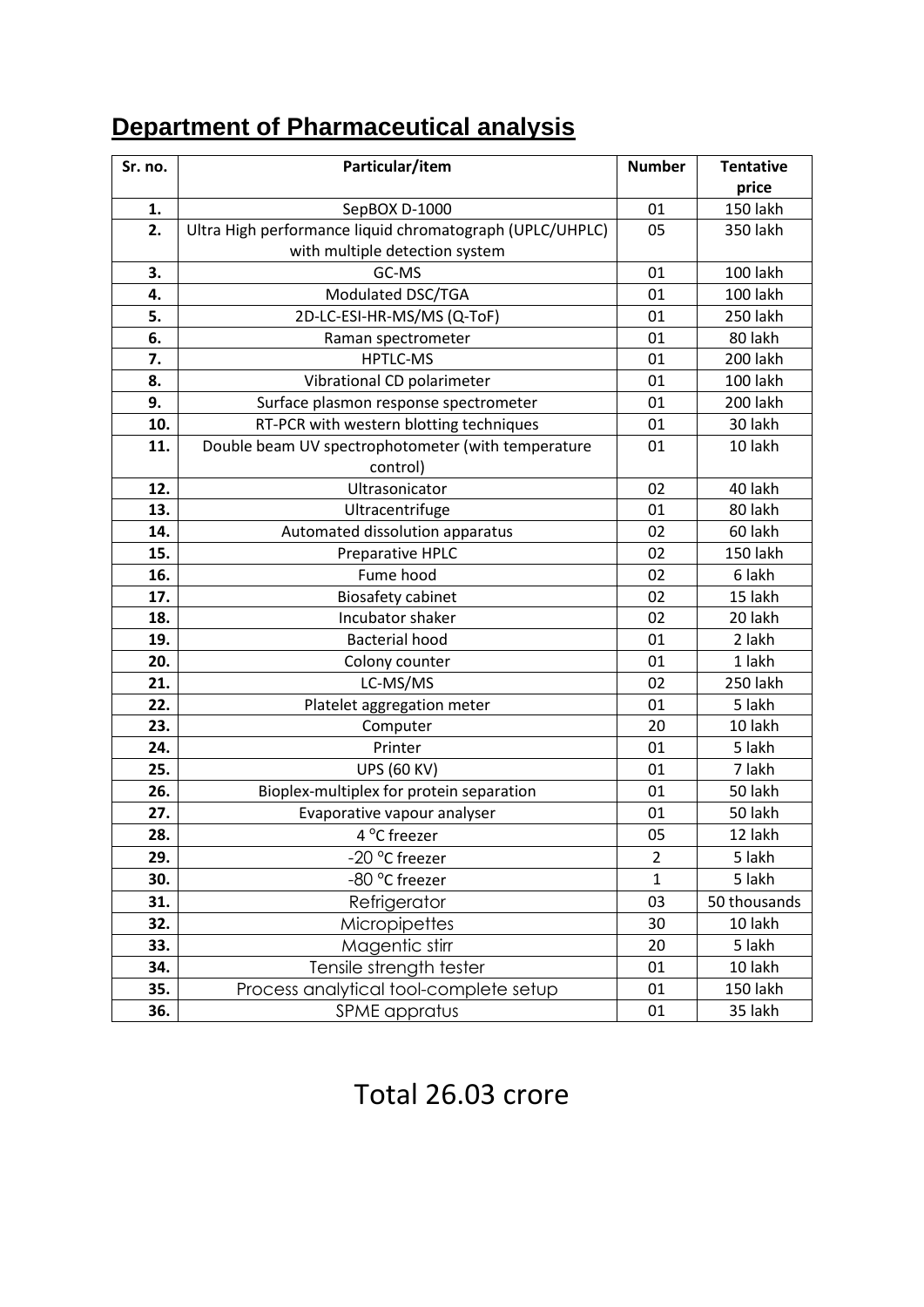### **Department of Medical Devices**

| Sr. no. | Particular/item                   | <b>Number</b> | <b>Tentative price</b><br>(Rs) |
|---------|-----------------------------------|---------------|--------------------------------|
| 1.      | Bone marrow cell separator        | 01            | 20 lakh                        |
| 2.      | Pulse oximeter-Portable           | 10            | 0.5 lakh                       |
| 3.      | Pulse oximeter                    | 01            | 2 lakh                         |
| 4.      | Pace makers for heart             | 01            | 5 lakh                         |
| 5.      | Raman spectroscopy                | 01            | 80 lakh                        |
| 6.      | Respirators                       | 01            | 6 lakh                         |
| 7.      | Defibrillators                    | 01            | 2 lakh                         |
| 8.      | PET equipment                     | 01            | 164 lakh                       |
| 9.      | Cardiac stent                     | 01            | 1 lakh                         |
| 10.     | FE TEM                            | 01            | <b>700 lakh</b>                |
| 11.     | <b>MRI</b>                        | 01            | 240 lakh                       |
| 12.     | Infusion pump                     | 01            | 3 lakh                         |
| 13.     | Heart lung machine                | 01            | 23 lakh                        |
| 14.     | Holter recorder                   | 01            | 6 lakh                         |
| 15.     | C arm X-ray                       | 01            | 25 lakh                        |
| 16.     | Cath lab                          | 01            | 100 lakh                       |
| 17.     | Ultrasound scan                   | 01            | 25 lakh                        |
| 18.     | Brain wave machine                | 01            | 15 lakh                        |
| 19.     | Cell seperator                    | 01            | 18 lakh                        |
| 20.     | Blood pressure monitoring device  | 05            | 1 lakh                         |
| 21.     | Computerized tomography (CT) scan | 01            | 125 lakh                       |
| 22.     | <b>Dissolution apparatus</b>      | 01            | 30 lakh                        |
| 23.     | Differential blood cell counter   | 01            | 10 lakh                        |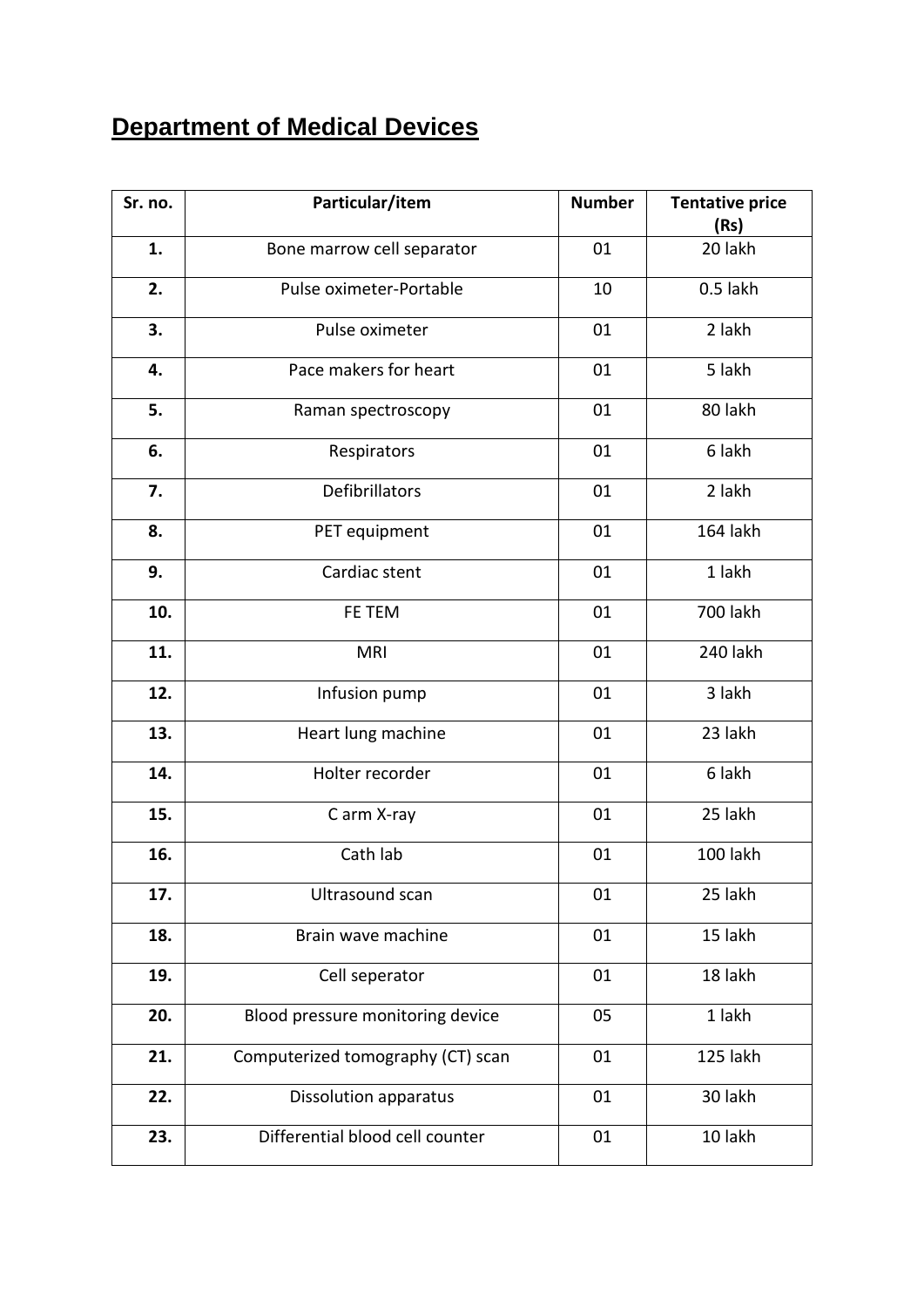| 24.<br><b>ELISA</b> reader<br>01<br>Electrocardiogram (ECG) machine<br>25.<br>01<br>26.<br>01<br>Electroencephalogram (EEG) machine<br>27.<br>Flurosence spectrophotometer<br>01<br>28.<br>Glucometer<br>05<br>29.<br>02<br>Haemoglobin meter<br>High Performance Liquid Chromatography<br>30.<br>01<br>02<br>31.<br>Magnetic stirrer<br>Nebuliser<br>32.<br>08<br>33.<br>Neubauer chamber<br>07<br>34.<br>02<br>pH Meter<br>35.<br>01<br>Double beam UV spectrophotometer<br>36.<br>Digital Portable X Ray Machine, Radiography<br>01<br>Defibrillators<br>01<br>37.<br><b>Corneal Topography System</b><br>01<br>38.<br>39.<br>Hearing aid machine<br>02<br>40.<br>Endoscopic device<br>01<br>Video Laryngoscope<br>01<br>41.<br>Olympus Flexible Bronchoscope<br>42.<br>01<br>43.<br>Felix International Pneumatic Lithotriptor<br>01 | 5 lakh    |
|------------------------------------------------------------------------------------------------------------------------------------------------------------------------------------------------------------------------------------------------------------------------------------------------------------------------------------------------------------------------------------------------------------------------------------------------------------------------------------------------------------------------------------------------------------------------------------------------------------------------------------------------------------------------------------------------------------------------------------------------------------------------------------------------------------------------------------------|-----------|
|                                                                                                                                                                                                                                                                                                                                                                                                                                                                                                                                                                                                                                                                                                                                                                                                                                          |           |
|                                                                                                                                                                                                                                                                                                                                                                                                                                                                                                                                                                                                                                                                                                                                                                                                                                          | 10 lakh   |
|                                                                                                                                                                                                                                                                                                                                                                                                                                                                                                                                                                                                                                                                                                                                                                                                                                          | 10 lakh   |
|                                                                                                                                                                                                                                                                                                                                                                                                                                                                                                                                                                                                                                                                                                                                                                                                                                          | 15 lakh   |
|                                                                                                                                                                                                                                                                                                                                                                                                                                                                                                                                                                                                                                                                                                                                                                                                                                          | 1 lakh    |
|                                                                                                                                                                                                                                                                                                                                                                                                                                                                                                                                                                                                                                                                                                                                                                                                                                          | 1 lakh    |
|                                                                                                                                                                                                                                                                                                                                                                                                                                                                                                                                                                                                                                                                                                                                                                                                                                          | 70 lakh   |
|                                                                                                                                                                                                                                                                                                                                                                                                                                                                                                                                                                                                                                                                                                                                                                                                                                          | 1.2 lakh  |
|                                                                                                                                                                                                                                                                                                                                                                                                                                                                                                                                                                                                                                                                                                                                                                                                                                          | 1 lakh    |
|                                                                                                                                                                                                                                                                                                                                                                                                                                                                                                                                                                                                                                                                                                                                                                                                                                          | 1 lakh    |
|                                                                                                                                                                                                                                                                                                                                                                                                                                                                                                                                                                                                                                                                                                                                                                                                                                          | 2 lakh    |
|                                                                                                                                                                                                                                                                                                                                                                                                                                                                                                                                                                                                                                                                                                                                                                                                                                          | 10 lakh   |
|                                                                                                                                                                                                                                                                                                                                                                                                                                                                                                                                                                                                                                                                                                                                                                                                                                          | 10 lakh   |
|                                                                                                                                                                                                                                                                                                                                                                                                                                                                                                                                                                                                                                                                                                                                                                                                                                          | 2 lakh    |
|                                                                                                                                                                                                                                                                                                                                                                                                                                                                                                                                                                                                                                                                                                                                                                                                                                          | 10 lakh   |
|                                                                                                                                                                                                                                                                                                                                                                                                                                                                                                                                                                                                                                                                                                                                                                                                                                          | 2 lakh    |
|                                                                                                                                                                                                                                                                                                                                                                                                                                                                                                                                                                                                                                                                                                                                                                                                                                          | 10 lakh   |
|                                                                                                                                                                                                                                                                                                                                                                                                                                                                                                                                                                                                                                                                                                                                                                                                                                          | 5 lakh    |
|                                                                                                                                                                                                                                                                                                                                                                                                                                                                                                                                                                                                                                                                                                                                                                                                                                          | 10 Lakh   |
| Digital                                                                                                                                                                                                                                                                                                                                                                                                                                                                                                                                                                                                                                                                                                                                                                                                                                  | 2 lakh    |
| <b>Total</b>                                                                                                                                                                                                                                                                                                                                                                                                                                                                                                                                                                                                                                                                                                                                                                                                                             | 1779 lakh |